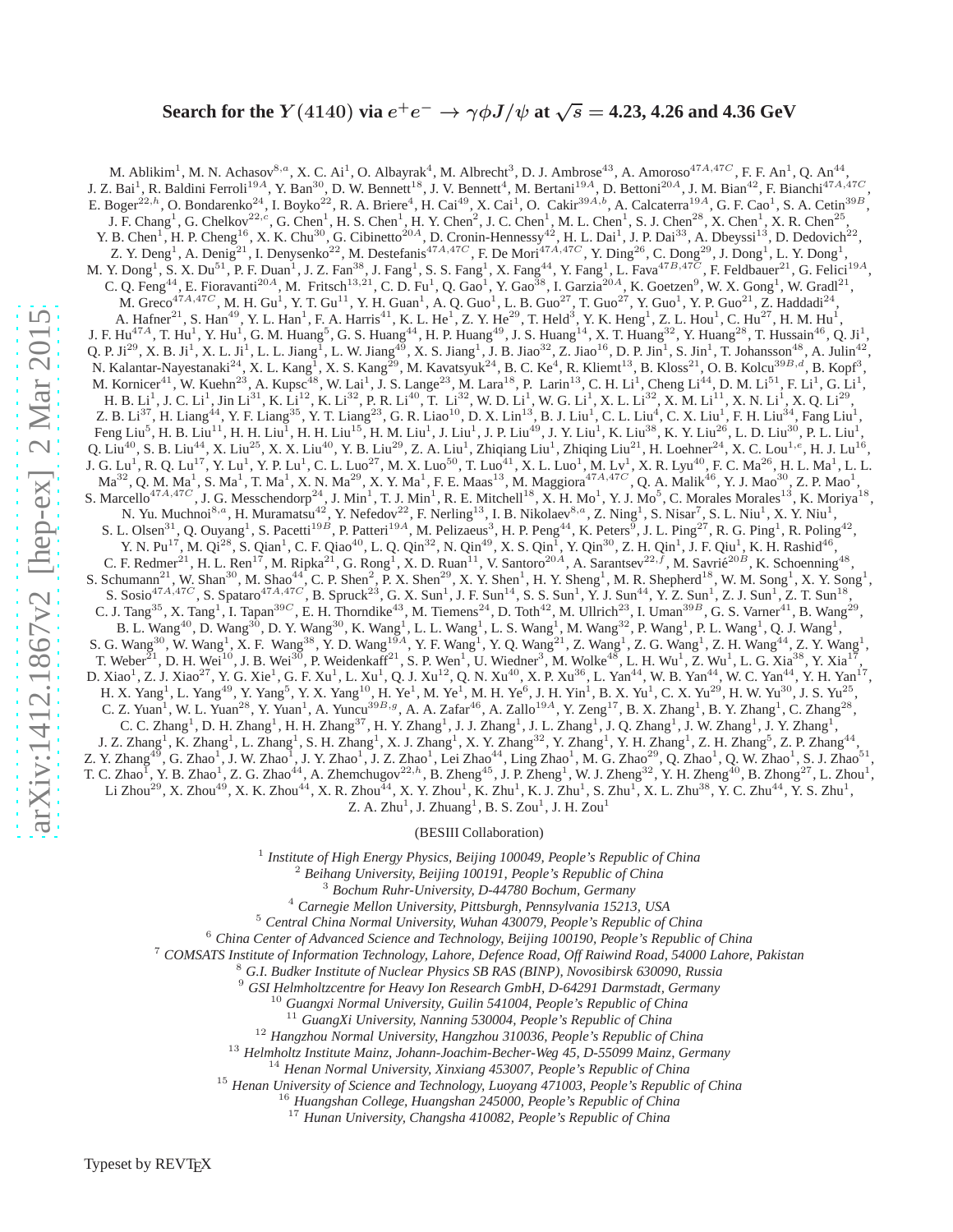<sup>18</sup> *Indiana University, Bloomington, Indiana 47405, USA*

<sup>19</sup> *(A)INFN Laboratori Nazionali di Frascati, I-00044, Frascati, Italy; (B)INFN and University of Perugia, I-06100, Perugia, Italy*

<sup>20</sup> *(A)INFN Sezione di Ferrara, I-44122, Ferrara, Italy; (B)University of Ferrara, I-44122, Ferrara, Italy*

<sup>21</sup> *Johannes Gutenberg University of Mainz, Johann-Joachim-Becher-Weg 45, D-55099 Mainz, Germany*

<sup>22</sup> *Joint Institute for Nuclear Research, 141980 Dubna, Moscow region, Russia*

<sup>23</sup> *Justus Liebig University Giessen, II. Physikalisches Institut, Heinrich-Buff-Ring 16, D-35392 Giessen, Germany*

<sup>24</sup> *KVI-CART, University of Groningen, NL-9747 AA Groningen, The Netherlands*

<sup>25</sup> *Lanzhou University, Lanzhou 730000, People's Republic of China*

<sup>26</sup> *Liaoning University, Shenyang 110036, People's Republic of China*

<sup>27</sup> *Nanjing Normal University, Nanjing 210023, People's Republic of China*

<sup>28</sup> *Nanjing University, Nanjing 210093, People's Republic of China*

<sup>29</sup> *Nankai University, Tianjin 300071, People's Republic of China*

<sup>30</sup> *Peking University, Beijing 100871, People's Republic of China*

<sup>31</sup> *Seoul National University, Seoul, 151-747 Korea*

<sup>32</sup> *Shandong University, Jinan 250100, People's Republic of China*

<sup>33</sup> *Shanghai Jiao Tong University, Shanghai 200240, People's Republic of China*

<sup>34</sup> *Shanxi University, Taiyuan 030006, People's Republic of China*

<sup>35</sup> *Sichuan University, Chengdu 610064, People's Republic of China*

<sup>36</sup> *Soochow University, Suzhou 215006, People's Republic of China*

<sup>37</sup> *Sun Yat-Sen University, Guangzhou 510275, People's Republic of China*

<sup>38</sup> *Tsinghua University, Beijing 100084, People's Republic of China*

<sup>39</sup> *(A)Istanbul Aydin University, 34295 Sefakoy, Istanbul, Turkey; (B)Dogus University, 34722 Istanbul, Turkey; (C)Uludag University, 16059*

*Bursa, Turkey*

<sup>40</sup> *University of Chinese Academy of Sciences, Beijing 100049, People's Republic of China*

<sup>41</sup> *University of Hawaii, Honolulu, Hawaii 96822, USA*

<sup>42</sup> *University of Minnesota, Minneapolis, Minnesota 55455, USA*

<sup>43</sup> *University of Rochester, Rochester, New York 14627, USA*

<sup>44</sup> *University of Science and Technology of China, Hefei 230026, People's Republic of China*

<sup>45</sup> *University of South China, Hengyang 421001, People's Republic of China*

<sup>46</sup> *University of the Punjab, Lahore-54590, Pakistan*

<sup>47</sup> *(A)University of Turin, I-10125, Turin, Italy; (B)University of Eastern Piedmont, I-15121, Alessandria, Italy; (C)INFN, I-10125, Turin,*

*Italy*

<sup>48</sup> *Uppsala University, Box 516, SE-75120 Uppsala, Sweden*

<sup>49</sup> *Wuhan University, Wuhan 430072, People's Republic of China*

<sup>50</sup> *Zhejiang University, Hangzhou 310027, People's Republic of China*

<sup>51</sup> *Zhengzhou University, Zhengzhou 450001, People's Republic of China*

<sup>a</sup> *Also at the Novosibirsk State University, Novosibirsk, 630090, Russia*

<sup>b</sup> *Also at Ankara University, 06100 Tandogan, Ankara, Turkey*

<sup>c</sup> *Also at the Moscow Institute of Physics and Technology, Moscow 141700, Russia and at the Functional Electronics Laboratory, Tomsk State*

*University, Tomsk, 634050, Russia*

<sup>d</sup> *Currently at Istanbul Arel University, Kucukcekmece, Istanbul, Turkey*

<sup>e</sup> *Also at University of Texas at Dallas, Richardson, Texas 75083, USA*

<sup>f</sup> *Also at the PNPI, Gatchina 188300, Russia*

<sup>g</sup> *Also at Bogazici University, 34342 Istanbul, Turkey*

<sup>h</sup> *Also at the Moscow Institute of Physics and Technology, Moscow 141700, Russia*

(Dated: August 27, 2018)

Using data samples collected at center-of-mass energies  $\sqrt{s} = 4.23$ , 4.26, and 4.36 GeV with the BESIII detector operating at the BEPCII storage ring, we search for the production of the charmoniumlike state  $Y(4140)$ through a radiative transition followed by its decay to  $\phi J/\psi$ . No significant signal is observed and upper limits on  $\sigma[e^+e^- \to \gamma Y(4140)] \cdot \mathcal{B}(Y(4140) \to \phi J/\psi)$  at the 90% confidence level are estimated as 0.35, 0.28, and 0.33 pb at  $\sqrt{s} = 4.23, 4.26,$  and 4.36 GeV, respectively.

PACS numbers: 14.40.Rt, 13.66.Bc, 14.40.Pq, 13.20.Gd

### **I. INTRODUCTION**

The CDF experiment first reported evidence for a new state called  $Y(4140)$  in the decay  $B^+ \to \phi J/\psi K^+$  [\[1\]](#page-10-0). In a subsequent analysis, CDF claimed the observation of the  $Y(4140)$ with a statistical significance greater than  $5\sigma$  with a mass of  $[4143.4^{+2.9}_{-3.0}(\text{stat}) \pm 0.6(\text{syst})]$  MeV/ $c^2$  and a width of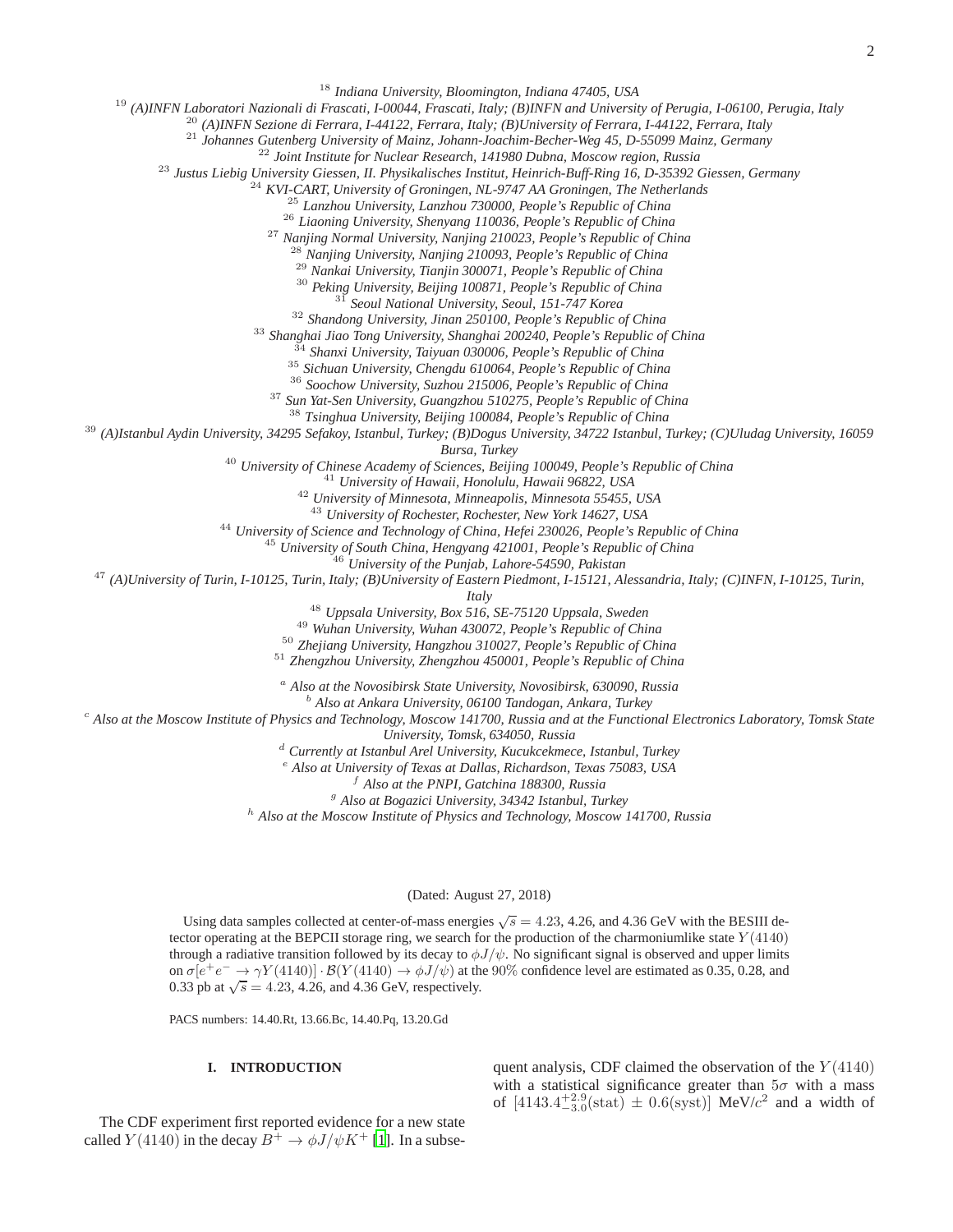$[15.3^{+10.4}_{-0.1}$ (stat)  $\pm 2.5$ (syst)] MeV [\[2\]](#page-10-1). However, the existence of the  $Y(4140)$  was not confirmed by the Belle [\[3\]](#page-10-2) or LHCb [\[4\]](#page-10-3) collaborations in the same process, nor by the Belle collaboration in two-photon production [\[3\]](#page-10-2). Recently, the CMS [\[5\]](#page-10-4) and D0 [\[6\]](#page-10-5) collaborations reported on analyses of  $B^+ \to \phi J/\psi K^+$ , where an accumulation of events is observed in the  $\phi J/\psi$  invariant mass distribution, with resonance parameters consistent with those of the CDF measurement. The BABAR collaboration also investigated the same decay mode, and found no evidence for the  $Y(4140)$  [\[7\]](#page-10-6).

Being well above the open charm threshold, the narrow structure  $Y(4140)$  is difficult to be interpreted as a conventional charmonium state [\[8\]](#page-10-7), while it is a good candidate for a molecular [\[9](#page-10-8)[–14](#page-10-9)],  $c\bar{c}s\bar{s}$  tetraquark [\[15\]](#page-10-10), or charmonium hy-brid state [\[10](#page-10-11)]. A detailed review on the  $Y(4140)$  is given in Ref. [\[16\]](#page-10-12). The  $Y(4140)$  is the first charmoniumlike state decaying into two vector mesons consisting of  $c\bar{c}$  and  $s\bar{s}$  pairs. Since both the  $\phi$  and  $J/\psi$  have  $J^{PC} = 1^{--}$ , the  $\phi J/\psi$  system has positive C-parity, and can be searched for through radiative transitions of  $Y(4260)$  or other 1<sup>--</sup> charmonium or charmoniumlike states. The author of Ref. [\[10](#page-10-11)] found that the partial width of the radiative transition  $Y(4260) \rightarrow \gamma Y(4140)$ may be up to several tens of keV if both the  $Y(4260)$  and  $Y(4140)$  are hybrid charmonium states. The data samples collected at center-of-mass (CM) energies near the  $Y(4260)$ at the BESIII experiment can be used to search for such transitions.

The structure of this paper is as follows. In Sec. [II,](#page-2-0) the setup for the BESIII experiment and details of the data sam-ples are given. In Sec. [III,](#page-2-1) event selections for  $\phi J/\psi$  events are described for three different decay modes of the  $\phi$  meson. Section [IV](#page-5-0) details the upper limit calculations for the production of  $Y(4140)$ , while Sec. [V](#page-7-0) describes the systematic errors of the measurement. A short summary of the results is given in Sec. [VI.](#page-9-0)

### <span id="page-2-0"></span>**II. DATA AND MONTE CARLO SAMPLES**

In this paper, we present results of a search for  $Y(4140)$ decays into  $\phi J/\psi$  through the process  $e^+e^- \to \gamma \phi J/\psi$  with data taken at CM energies of  $\sqrt{s} = 4.23, 4.26,$  and  $4.36$  GeV. The data samples were collected with the BESIII detector operating at the BEPCII storage ring [\[17\]](#page-10-13). The integrated luminosity of these data samples are measured by using largeangle Bhabha scattering with an uncertainty of 1.0% [\[18\]](#page-10-14). The luminosities of the data samples are 1094, 827, and  $545$   $pb<sup>-1</sup>$ , for  $\sqrt{s} = 4.23, 4.26, \text{ and } 4.36 \text{ GeV, respectively.}$ 

The BESIII detector, described in detail in Ref. [\[17](#page-10-13)], has a geometrical acceptance of 93% of  $4\pi$ . A small-cell heliumbased main drift chamber (MDC) provides a charged particle momentum resolution of  $0.5\%$  at 1 GeV/c in a 1 T magnetic field, and supplies energy loss  $(dE/dx)$  measurements with a resolution better than 6% for electrons from Bhabha scattering. The electromagnetic calorimeter (EMC) measures photon energies with a resolution of  $2.5\%$  (5%) at 1.0 GeV in the barrel (endcaps). Particle identification (PID) is provided by a time-of-flight system (TOF) with a time resolution of 80 ps (110 ps) for the barrel (endcaps). The muon system, located in the iron flux return yoke of the magnet, provides 2 cm position resolution and detects muon tracks with momentum greater than  $0.5 \text{ GeV}/c$ .

The GEANT4-based [\[19](#page-10-15)] Monte Carlo (MC) simulation software BOOST [\[20](#page-10-16)] includes the geometric description of the BESIII detector and a simulation of the detector response. It is used to optimize event selection criteria, estimate backgrounds and evaluate the detection efficiency. For each energy point, we generate signal MC samples of  $e^+e^- \to \gamma Y(4140)$ ,  $Y(4140) \rightarrow \phi J/\psi$  uniformly in phase space, where the  $\phi$ decays to  $K^+K^-/K_S^0K_L^0/\pi^+\pi^-\pi^0$  and the  $J/\psi$  decays to  $e^+e^-/\mu^+\mu^-$ . The decays of  $\phi \to K^+K^-$  and  $K^0_SK^0_L$  are modeled as a vector particle decaying to two pseudoscalars (EVTGEN [\[24\]](#page-10-17) model VSS), and the decay  $\phi \to \rho \pi$  is modeled as a vector particle decaying to a vector and a scalar (VVS PWAVE model), and all the other processes are generated uniformly in phase space. Effects of initial state radiation (ISR) are simulated with KKMC [\[21\]](#page-10-18), where the Born cross section of  $e^+e^- \to \gamma Y(4140)$  is assumed to follow the  $Y(4260) \rightarrow \pi^{+}\pi^{-}J/\psi$  line shape [\[22](#page-10-19)]. Final state radiation (FSR) effects associated with charged particles are handled with PHOTOS [\[23\]](#page-10-20).

To study possible background contributions, MC samples of inclusive  $Y(4260)$  decays, equivalent to the integrated luminosity of data, are also generated at  $\sqrt{s}$  = 4.23, 4.26 and 4.36 GeV. In these simulations the  $Y(4260)$  is allowed to decay generically, with the main known decay channels being generated using EVTGEN with branching fractions set to world average values [\[22\]](#page-10-19). The remaining events associated with charmonium decays are generated with LUND-CHARM [\[25](#page-10-21)] while continuum hadronic events are generated with PYTHIA [\[26\]](#page-10-22). QED events such as Bhabha, dimuon and digamma are generated with KKMC [\[21](#page-10-18)].

### <span id="page-2-1"></span>**III. EVENT SELECTION**

For each charged particle track, the polar angle in the MDC must satisfy  $|\cos \theta|$  < 0.93, and the point of closest approach to the  $e^+e^-$  interaction point (IP) must be within  $\pm 10$  cm in the beam direction and within  $\pm 1$  cm in the plane perpendicular to the beam direction, except for the  $\pi^{+}\pi^{-}$  pair from  $K_S^0$  decays. Since leptons from the  $J/\psi$  decays are kinematically well separated from other charged tracks, tracks with momenta larger than 1.0 GeV/ $c$  in the laboratory frame are assumed to be leptons. We use the energy deposited in the EMC to separate electrons from muons. For muon candidates, the deposited energy is less than 0.4 GeV, while for electrons it is larger than 1.0 GeV. EMC showers identified as photon candidates must satisfy the following requirements. The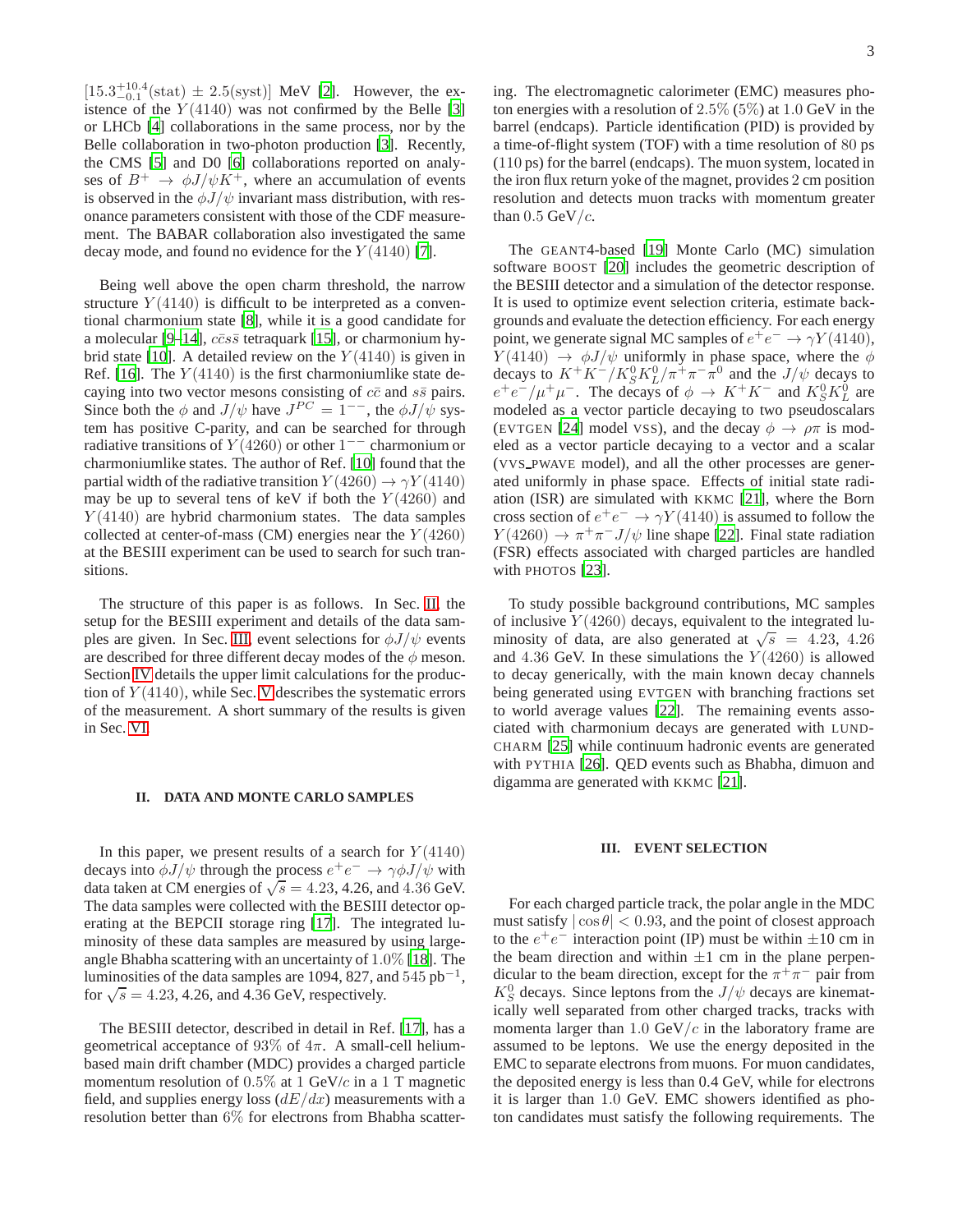minimum required energy deposited in the EMC is 25 MeV for the barrel ( $|\cos \theta|$  < 0.8) and 50 MeV for the endcaps  $(0.86 < |\cos \theta| < 0.92)$ . To eliminate showers associated with charged particles, e.g. from bremsstrahlung, a photon must be separated by at least 20 degrees from any charged track. The timing information from the EMC is also required to be in 0-700 ns to suppress electronic noise and energy deposits unrelated to signal events.

$$
\mathbf{A.} \quad \phi \to K^+ K^-
$$

For the  $\phi \rightarrow K^+K^-$  decay mode, the momenta of the kaons are about  $0.2 \text{ GeV}/c$  in the laboratory frame. The detection efficiency for low momentum kaons is very small. In order to increase the efficiency, only one kaon is required to be found and to pass through the PID selection using both  $dE/dx$  and TOF information. To improve the mass resolution and suppress backgrounds, a one-constraint (1C) kinematic fit is performed with the  $\gamma K^+ K^- \ell^+ \ell^-$  ( $\ell = e$  or  $\mu$ ) hypothesis, constraining the missing mass to the Kaon mass, and the  $\chi^2$  is required to be less than 25. This value is determined by maximizing the figure of merit (FOM)  $S/\sqrt{S+B}$ , where S refers to the number of signal events from the signal MC simulation and  $B$  is the number of background events from the inclusive MC sample. For the signal cross section, we use the upper limit determined in this analysis as input. The  $\chi^2$ requirement depends weakly on the cross section of signal. If there are two kaons or more than one good photon candidate, the combination with the smallest  $\chi^2$  is retained.

After imposing the requirements above, we use mass windows around the  $J/\psi$  and  $\phi$  to select signal events. The mass windows are defined as  $[\mu-W, \mu+W]$ , where  $\mu$  and W are the mean value and full width at half maximum (FWHM) of the invariant mass distributions of signal events from the MC simulation. The values of  $\mu$  and W for each of the different decay modes of the  $\phi$  meson considered in this analysis are listed in Table [I.](#page-3-0) Figure [1](#page-4-0) shows the scatter plots of  $M(K^+K^-)$  vs.  $M(\ell^+\ell^-)$  for MC and data at 4.26 GeV and the 1-D projections. No significant  $\gamma \phi J/\psi$  signal is observed. The dominant background events are  $e^+e^- \rightarrow K^+K^-J/\psi$  with a random photon candidate from beam related background cluster, so the mass of  $J/\psi$  is shifted by about 30 MeV/ $c^2$  to the lower side. About 0.4% of these events will leak into the  $J/\psi$  mass window, but in the  $M(\phi J/\psi)$  distribution, they accumulate at about 30 MeV/ $c^2$  below the CM energy, far away from the nominal mass of the  $Y(4140)$ .

The invariant mass distributions of the  $\phi J/\psi$  candidates after all event selection criteria have been applied are shown in Fig. [2,](#page-5-1) for the three data samples and the sum of them. Here we use  $M(\phi J/\psi) = M(K^{+}K^{-}\ell^{+}\ell^{-}) - M(\ell^{+}\ell^{-}) + m_{J/\psi}$ to partially cancel the mass resolution of the lepton pair, where  $m_{J/\psi}$  is the nominal mass of the  $J/\psi$  [\[22](#page-10-19)].

There are no events left from the inclusive MC sam-

TABLE I. The mean  $(\mu)$  and FWHM  $(W)$  of the  $J/\psi$  and  $\phi$  mass distributions, and the mass windows of the  $J/\psi$  and  $\phi$  signals. All values are in units of  $MeV/c^2$ .

<span id="page-3-0"></span>

| mode                                                                 |                                 |           | $\mu(J/\psi)$ $W(J/\psi)$ Mass window |
|----------------------------------------------------------------------|---------------------------------|-----------|---------------------------------------|
| $\phi \rightarrow K^+K^-$                                            | $3098.9 \pm 0.1$ $19.8 \pm 0.1$ |           | 3079-3119                             |
| $\phi \rightarrow K_S^0 K_L^0$                                       | $3099.1 \pm 0.1$ $20.5 \pm 0.1$ |           | 3078-3120                             |
| $\phi \rightarrow \pi^+ \pi^- \pi^0$ 3101.1 $\pm$ 0.1 18.6 $\pm$ 0.1 |                                 |           | 3082-3120                             |
| mode                                                                 | $\mu(\phi)$                     | $W(\phi)$ | Mass window                           |
| $\phi \rightarrow K^+K^-$                                            | $1020.1 \pm 0.1$ $15.1 \pm 0.1$ |           | 1005-1036                             |
| $\phi \rightarrow K_S^0 K_L^0$                                       | $1019.8 \pm 0.1$ $13.9 \pm 0.1$ |           | 1005-1034                             |
| $\phi \rightarrow \pi^+ \pi^- \pi^0$ 1019.1 ± 0.1 16.8 ± 0.1         |                                 |           | 1002-1036                             |

ple after applying all of the above selections. Since there are two high momentum leptons in the final state and the BESIII PID can separate the low momentum kaon from other particles very well, the possible backgrounds must have a  $K^+K^-$  pair and two high-momentum charged tracks. Exclusive MC samples of the processes  $e^+e^- \rightarrow K^+K^-J/\psi, K^+K^-\pi^+\pi^-, K^+K^-\pi^+\pi^-\pi^0$  and  $\phi \pi^+ \pi^-$  are generated and analyzed with more than 100,000 events each (corresponding to a cross section of 200 pb), and we confirm that no events are selected as the  $Y(4140)$  signal. The cross sections of these final states have been measured to be of a few or a few tens of pb level [\[27](#page-10-23)[–29,](#page-10-24) [31\]](#page-10-25) in the energy range of interest. Backgrounds due to one photon from  $\pi^0$ or  $\eta$  decays being misidentified as the radiative photon were checked for in the inclusive MC sample and found to be negligible.

Three-body process  $e^+e^- \rightarrow \gamma \phi J/\psi$  and four-body process  $\gamma K^+ K^- J/\psi$  are studied with MC simulation. Even though the cross sections of these non-resonant channels are expected to be small, we cannot rule out the possibility that the three events observed in the  $Y(4140)$  signal region (as shown in Fig. [2\)](#page-5-1) are from non-resonant processes.

**B.** 
$$
\phi \to K_S^0 K_L^0
$$

For the  $\phi \to K_S^0 K_L^0$  mode, the  $K_S^0$  is reconstructed with its decay to  $\pi^+\pi^-$ . The pions from the decay of  $K_S^0$  can also be kinematically well separated from the leptons, and charged tracks with momenta less than 0.6 GeV/c in the laboratory frame are assumed to be pions. Since the  $K_S^0$  has a relatively long lifetime, it travels a measurable distance before it decays. We perform a secondary vertex fit on the two charged pions to improve the mass resolution, but no extra  $\chi^2$  requirement is applied. The fitted mass and FWHM of the  $\pi^+\pi^-$  invariant mass spectrum is determined from the simulation to be  $\mu$  = (497.6  $\pm$  0.1) MeV/ $c^2$  and  $W$  =  $(3.3 \pm 0.1)$  MeV/ $c^2$ , respectively, and we select candidates in the mass range  $[\mu - W, \mu + W]$ . Since the  $K^0_L$  is difficult to be detected at BESIII, we only require that there are two pions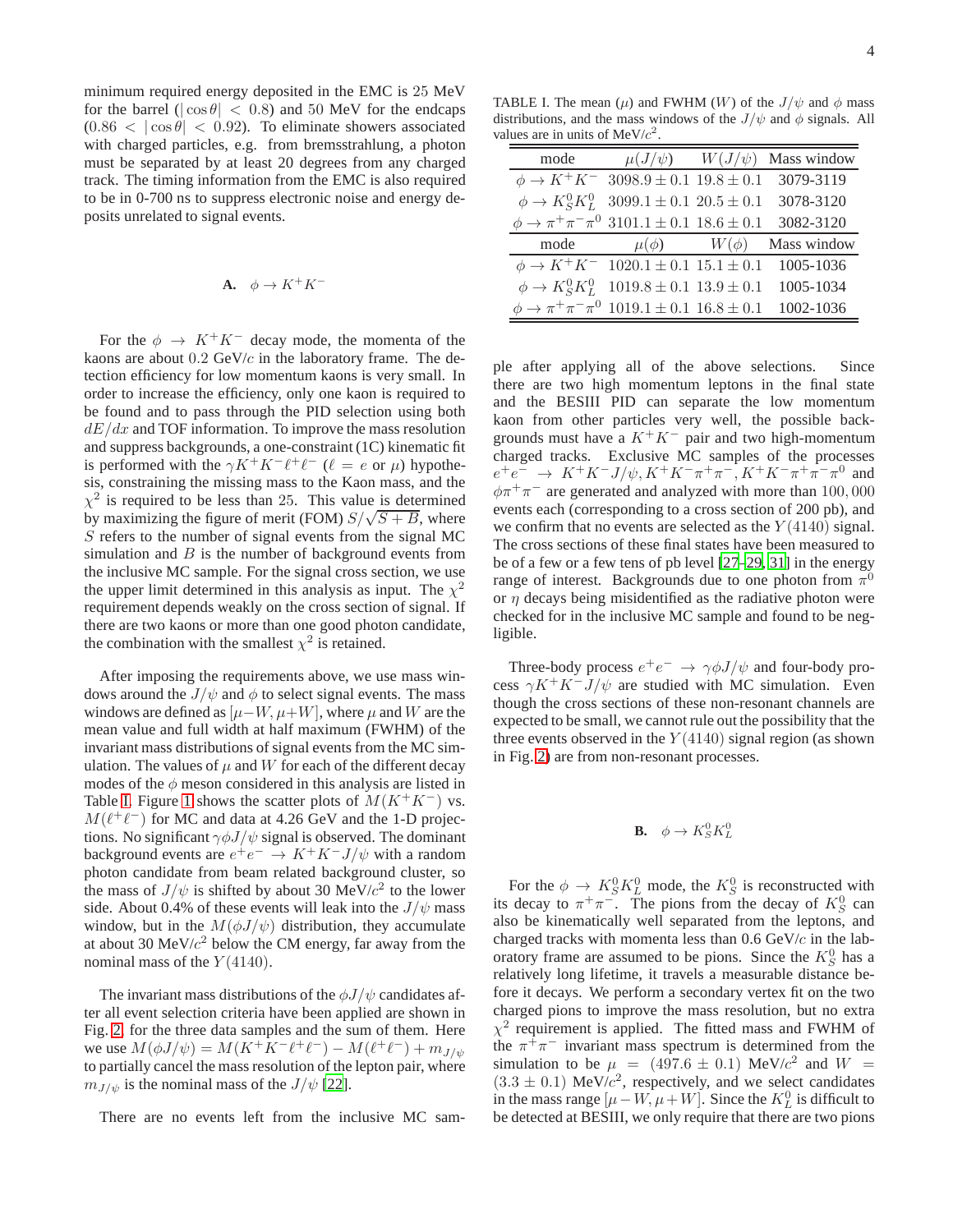

<span id="page-4-0"></span>FIG. 1. Scatter plots for (a) signal MC, (b) data at 4.26 GeV and (c) the projections along  $M(\ell^+\ell^-)$  in  $\phi$  mass window and (d) the projections along  $M(K^+K^-)$  in  $J/\psi$  mass window. Red box shows mass windows of  $\phi$  and  $J/\psi$ . Red dashed histogram shows the MC simulated shape (not normalized).

and two leptons in the final state. Then the event is kinematically fitted to the hypothesis  $\gamma K_S^0 K_L^0 l^+ l^-$ , with the missing mass constrained to the nominal  $K_L^{\overline{0}}$  mass [\[22\]](#page-10-19). If there is more than one good photon candidate, the combination with the smallest  $\chi^2$  is used, and the  $\chi^2$  is required to be less than 20.

The mass windows around the  $J/\psi$  and  $\phi$  used to select signal events are given in Table [I.](#page-3-0) Figure [3](#page-6-0) shows the scatter plots of  $M(K_S^0 K_L^0)$  vs.  $M(\ell^+ \ell^-)$  for MC and data at 4.26 GeV and the 1-D projections. The dominant background events are from  $e^+e^- \rightarrow K_S^0 K_L^0 J/\psi$  with a random photon candidate, so the mass of  $J/\psi$  is shifted too, as in the  $\phi \to K^+K^$ mode.

To study possible backgrounds, we use the inclusive MC sample, as well as exclusive MC samples of  $e^+e^- \rightarrow$  $K_S^0 K_L^0 J/\psi, \eta \eta J/\psi, \eta J/\psi$  and  $\phi \pi^+ \pi^-$ . No events survive in the  $Y(4140)$  signal region. The size of each exclusive MC samples corresponds to a production cross section of 200 pb, which is larger than at least a factor of 4 of the experimental measurements [\[27,](#page-10-23) [28](#page-10-26), [30,](#page-10-27) [31](#page-10-25)]. Figure [4](#page-7-1) shows the distribution of  $M(\phi J/\psi) = M(K_S^0 K_L^0 \ell^+ \ell^-) - M(\ell^+ \ell^-) + m_{J/\psi}$ 

after all the event selection criteria have been applied, with no obvious  $Y(4140)$  or other signals. There are only 5 events in the sum of three data samples, and none of them is near the mass of the  $Y(4140)$ .

# **C.**  $\phi \to \pi^+ \pi^- \pi^0$

For the  $\phi \to \pi^+ \pi^- \pi^0$  decay mode, the charged pions from the  $\phi$  decays have lower momenta than the leptons from the  $J/\psi$  decay, so all charged tracks with momentum less than  $0.6$  GeV/c are taken to be pions. We require that there are at least three good photons in the EMC, and loop over all the combinations to select three photons with the smallest  $\chi^2$  of a four-constraint (4C) kinematic fit, which constrains the fourmomenta of all particles in the final state to be that of the initial  $e^+e^-$  system. The  $\chi^2$  is required to be less than 40. We use two photons out of the three to reconstruct a  $\pi^0$  candidate, whose invariant mass is nearest to the nominal mass of the  $\pi^0$  [\[22\]](#page-10-19). The fitted mass and FWHM of the  $\pi^0$  of signal events from MC simulation are  $\mu = (134.1 \pm 0.1) \text{ MeV}/c^2$  and  $W =$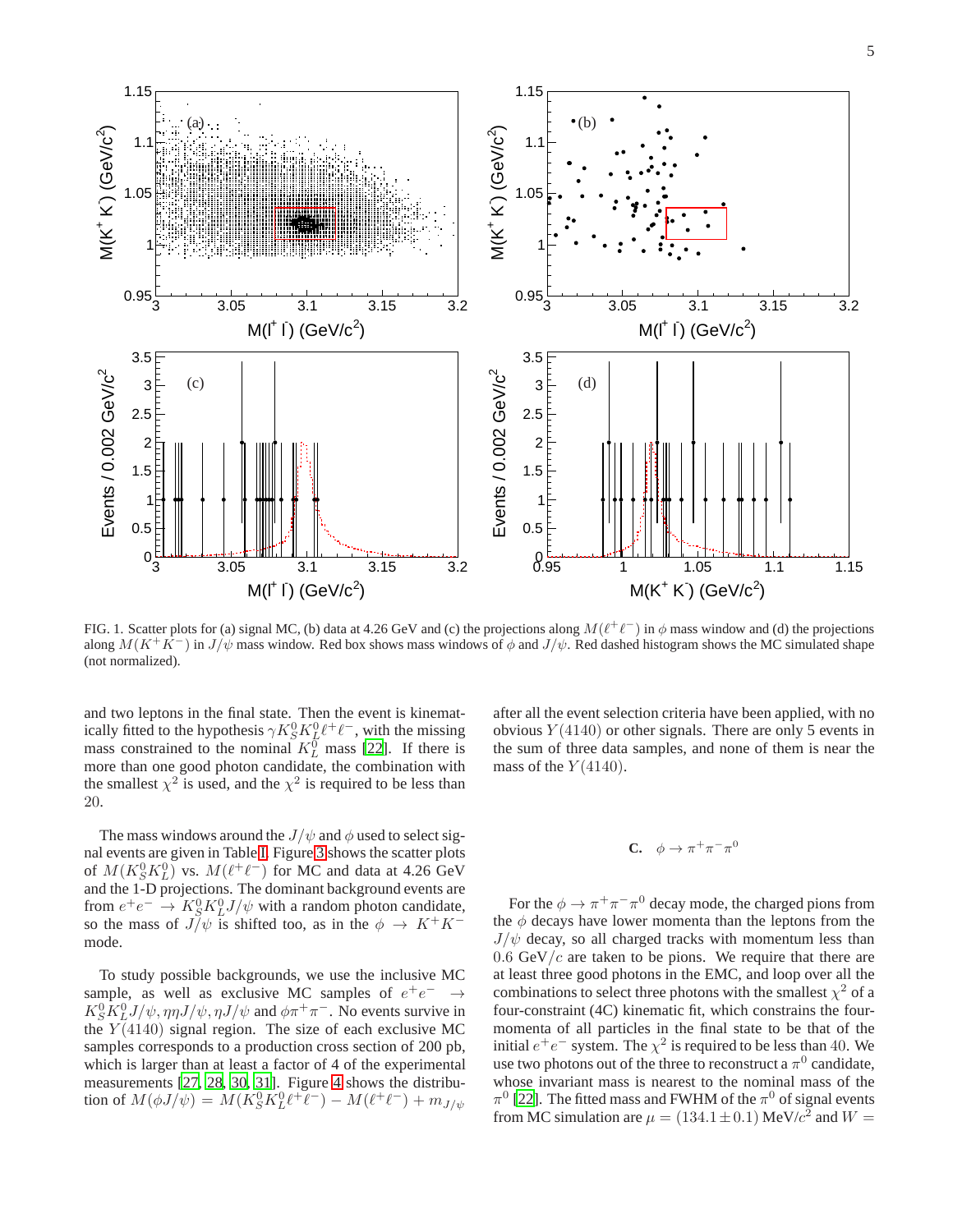

<span id="page-5-1"></span>FIG. 2. Distribution of  $M(\phi J/\psi)$  with  $\phi$  decays to  $K^+K^-$  from data collected at (a) 4.23, (b) 4.26, (c) 4.36 GeV and (d) the sum of three data samples. The red dashed histograms represent signal MC samples scaled to the measured upper limits.

 $(8.2 \pm 0.1)$  MeV/c<sup>2</sup>, respectively. We select  $\pi^0$  candidates in the mass range  $[\mu-W, \mu+W]$ , and the mass windows of  $J/\psi$ and  $\phi$  from this mode are also shown in Table [I.](#page-3-0)

Figure [5](#page-8-0) shows the scatter plots of  $M(\pi^+\pi^-\pi^0)$  vs.  $M(\ell^+ \ell^-)$  for MC and data at 4.26 GeV and the 1-D projections. The dominant background events are from  $e^+e^- \rightarrow$  $\omega \chi_{cJ}$  and  $e^+e^- \to \eta J/\psi$  with a random photon. Neither of these channels can be selected as  $\gamma \phi J/\psi$  signal.

From the inclusive MC sample and exclusive  $e^+e^- \rightarrow$  $\pi^+\pi^-\pi^0 J/\psi$  and  $\eta J/\psi$  MC samples, correspond to production cross section of 200 pb, we find no events in the  $Y(4140)$ signal region, so these background channels are neglected. The production cross section of the above two modes are at a few or a few tens of pb level [\[30](#page-10-27), [31](#page-10-25)]. After the event selection, there are no events left for the data samples at  $\sqrt{s}$  = 4.23 and 4.26 GeV, and there are only two events left for the data sample at 4.36 GeV. Figure [6](#page-8-1) shows the distribution of  $M(\phi J/\psi) = M(\pi^+\pi^-\pi^0\ell^+\ell^-) - M(\ell^+\ell^-) + m_{J/\psi}$ at  $\sqrt{s}$  = 4.36 GeV. Both surviving events are far from the  $Y(4140)$  signal region.

### <span id="page-5-0"></span>**IV. CROSS SECTIONS**

As the  $Y(4140)$  signal is not significant, and it cannot be distinguished from the contribution of the non-resonant processes due to low statistics, we set an upper limit on this production rate at the 90% confidence level (C.L.). The six decay modes (three  $\phi$  modes  $\times$  two  $J/\psi$  modes) are combined to obtain the best estimate of the  $Y(4140)$  production cross section by counting the numbers of events located in the  $Y(4140)$  signal region. This signal region is defined as  $M(\phi J/\psi) \in [4.11]$ , 4.17]  $GeV/c^2$ , which covers about 95% of the signal events according to the MC simulation. The combined distributions of  $M(\phi J/\psi)$  are shown in Fig. [7.](#page-9-1) From MC studies of the known possible background channels, which are detailed in Sec. III for the three  $\phi$  decay modes separately, no events in the signal region are observed. Since information on possible backgrounds is limited, we conservatively assume that all the events that lie in the signal region are from the  $Y(4140)$ . We assume that the number of observed events follows Poisson distributions. The total likelihood of the six modes is defined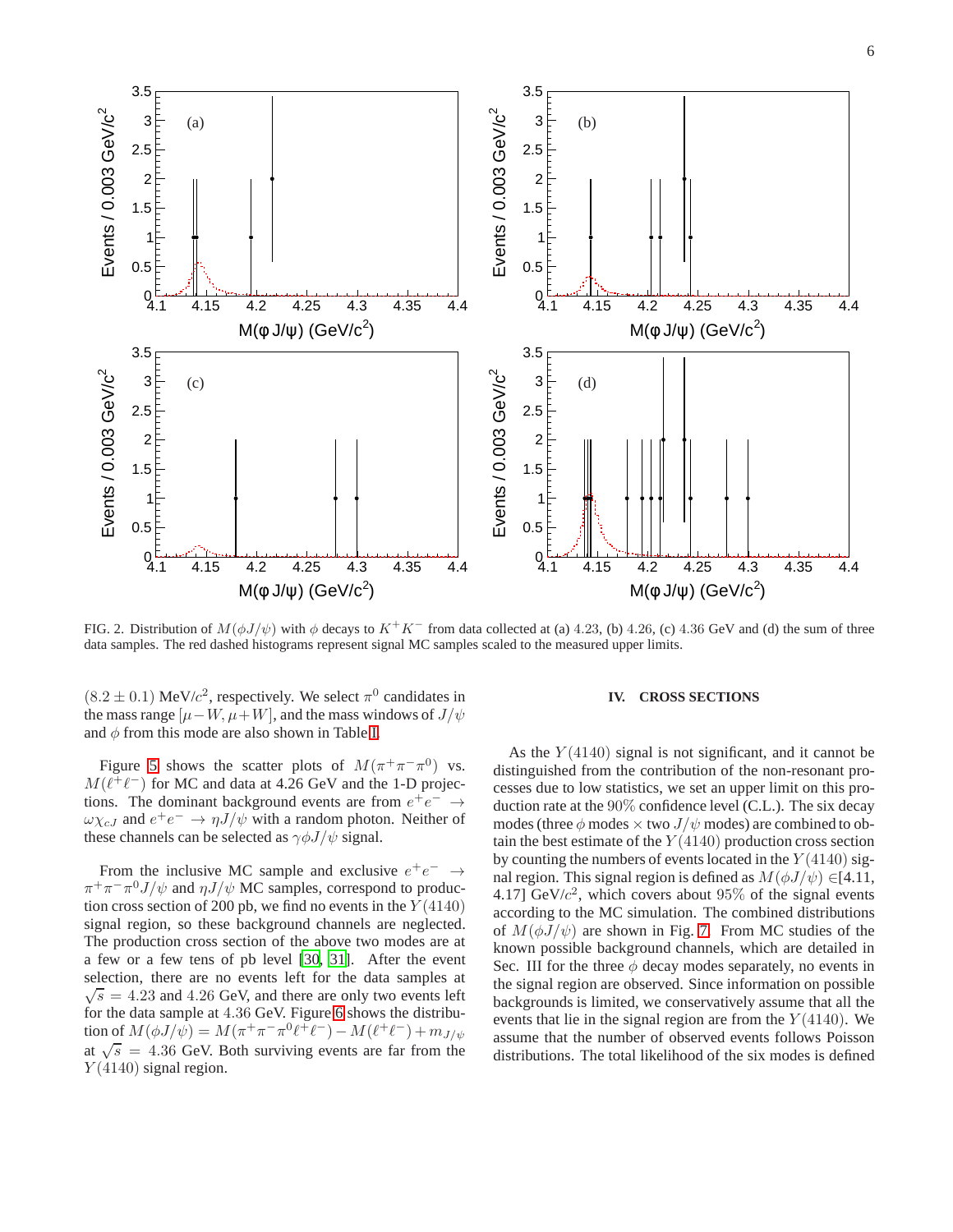

<span id="page-6-0"></span>FIG. 3. Scatter plots for (a) signal MC, (b) data at 4.26 GeV and (c) the projections along  $M(\ell^+\ell^-)$  in the  $\phi$  mass window, and (d) the projections along  $M(K_S^0 K_L^0)$  in the  $J/\psi$  mass window. The red box shows the mass regions used for  $\phi$  and  $J/\psi$ . The red dashed histograms show the MC simulated shape (with arbitrary normalization).

as

$$
L(n^{\text{prod}}) = \prod_{i=1}^{6} P(N_i^{\text{obs}}; n^{\text{prod}} \mathcal{B}_i \epsilon_i).
$$
 (1)

Here  $P(r; \mu) = \frac{1}{r!} \mu^r e^{-\mu}$  is the probability density function of a Possion distribution,  $n^{\text{prod}}$  is the number of produced  $Y(4140) \rightarrow \phi J/\psi$  events,  $N_i^{\text{obs}}$  is the number of observed events in the *i*th mode,  $B_i$  and  $\epsilon_i$  are the corresponding branching fraction and efficiency, respectively. To take systematic uncertainties into consideration, we convolute the likelihood distribution with a Gaussian function with mean value of 0 and standard deviation  $n^{\text{prod}} \cdot \Delta$ , where  $\Delta$  is the relative systematic uncertainty described in the next section. The upper limit on  $n^{\text{prod}}$  at the 90% C.L. is obtained from  $\int_0^{n^{\text{prod}}}$  $\int_0^{R} L(x) dx / \int_0^{\infty} L(x) dx = 0.9.$ 

The Born cross section is calculated using

$$
\sigma^B = \frac{n^{\text{prod}}}{\mathcal{L}_{\text{int}}(1+\delta)(1+\delta^{vac})},\tag{2}
$$

where  $\mathcal{L}_{int}$  is the integrated luminosity,  $(1 + \delta)$  is the radia-

tive correction factor, including initial state radiation,  $e^+e^$ self-energy and initial vertex correction, and  $(1 + \delta^{vac})$  is the vacuum polarization factor, including leptonic and hadronic parts.

The radiative correction factor  $(1 + \delta)$  is obtained by using a QED calculation [\[32](#page-10-28)]. We assume that the cross section for  $e^+e^- \rightarrow \gamma Y(4140)$  follows the  $Y(4260) \rightarrow$  $\pi^{+}\pi^{-}J/\psi$  line shape, and use the Breit-Wigner parameters of the  $Y(4260)$  [\[22\]](#page-10-19) as input. The values for  $(1 + \delta)$  are listed in Table [II.](#page-7-2) The vacuum polarization factor  $(1 + \delta^{vac}) = 1.054$ is taken from Ref. [\[33](#page-10-29)], and its uncertainty in comparison with other uncertainties is negligible.

The upper limit on  $\sigma^B$  is obtained by replacing  $n^{\text{prod}}$  with the upper limit on  $n^{\text{prod}}$ . The upper limits on the product of the Born cross section and branching fraction  $\sigma[e^+e^- \to$  $\gamma Y(4140) \cdot \mathcal{B}(Y(4140) \rightarrow \phi J/\psi)$  at the 90% C.L. are 0.35, 0.28 and 0.33 pb for  $\sqrt{s} = 4.23, 4.26$  and 4.36 GeV, respectively. The results are listed in Table [II.](#page-7-2)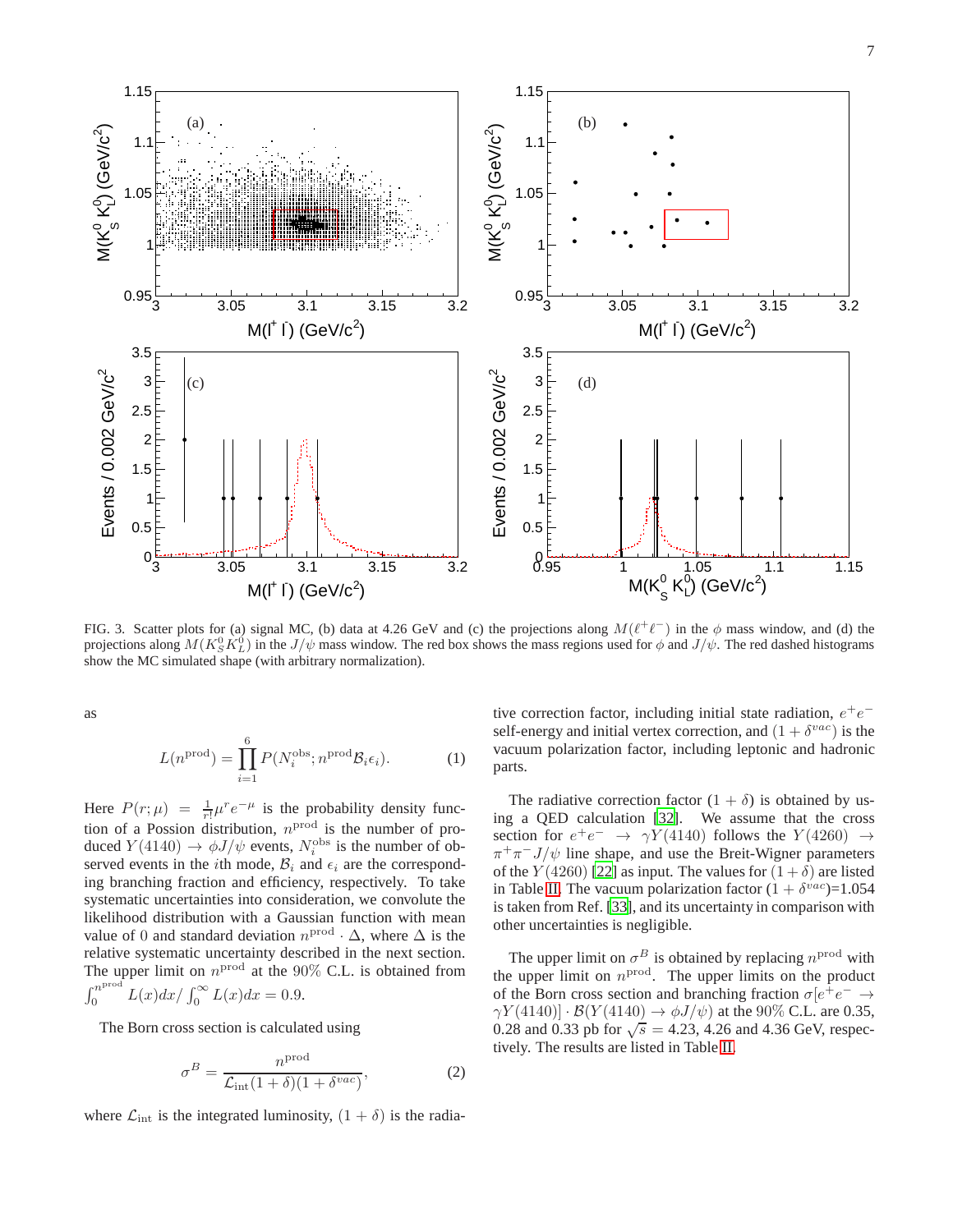

<span id="page-7-1"></span>FIG. 4. Distribution of  $M(\phi J/\psi)$  with  $\phi$  decays to  $K_S^0K_L^0$  from data collected at (a) 4.23, (b) 4.26, (c) 4.36 GeV, and (d) the sum of the three data samples. The red dashed histograms represent signal MC samples which have been scaled to the measured upper limits.

<span id="page-7-2"></span>

| TABLE II. Upper limits at the 90% C.L. for measurements of $\sigma^B$ .                       |  |
|-----------------------------------------------------------------------------------------------|--|
| $\mathcal{B} = \sigma(e^+e^- \to \gamma Y(4140)) \cdot \mathcal{B}(Y(4140) \to \phi J/\psi).$ |  |

|      | $\sqrt{s}$ (GeV) Luminosity (pb <sup>-1</sup> ) $ (1+\delta) n^{\text{prod}} $ |              | $\sigma^B \cdot \mathcal{B}$ (pb) |
|------|--------------------------------------------------------------------------------|--------------|-----------------------------------|
| 4.23 | 1094                                                                           | 0.840 < 339  | < 0.35                            |
| 4.26 | 827                                                                            | 0.847  < 207 | ${}< 0.28$                        |
| 4.36 | 545                                                                            | 0.944        | < 0.33                            |

## <span id="page-7-0"></span>**V. SYSTEMATIC UNCERTAINTIES**

The sources of the systematic uncertainties are listed in Table [III](#page-7-3) for the measurement at 4.26 GeV and are explained below.

The luminosity is measured using Bhabha events, with an uncertainty less than 1.0% [\[34\]](#page-10-30). The difference between data and MC in tracking efficiencies for charged tracks is 1.0% per track [\[35\]](#page-10-31). Studies with a sample of  $J/\psi \to \rho \pi$  events show that the uncertainty in the reconstruction efficiency for photons is less than 1.0% [\[36\]](#page-10-32). For the  $\phi \to K^+K^-$  mode,

TABLE III. Summary of systematic uncertainties for  $\sqrt{s} = 4.26$  GeV data sample.

<span id="page-7-3"></span>

| Source                          | Systematic uncertainty (%)                     |      |      |  |
|---------------------------------|------------------------------------------------|------|------|--|
|                                 | $\rightarrow K^+K^ K^0_SK^0_L \pi^+\pi^-\pi^0$ |      |      |  |
| Luminosity                      | 1.0                                            | 1.0  | 1.0  |  |
| Tracking                        | 3.0                                            | 2.0  | 4.0  |  |
| Photon                          | 1.0                                            | 1.0  | 3.0  |  |
| PID                             | 1.0                                            |      |      |  |
| $K_S^0$ reconstruction          |                                                | 4.0  |      |  |
| <b>Branching fraction</b>       | 1.2                                            | 1.3  | 2.2. |  |
| Radiative correction            | 3.8                                            | 3.8  | 3.8  |  |
| Radiative decay<br>distribution | 11.5                                           | 8.8  | 13.5 |  |
| Kinematic fit.                  | 3.8                                            | 6.4  | 3.2  |  |
| Total                           | 13.2                                           | 12.5 | 15.4 |  |

PID is required for the kaons, and this is taken as 1.0% [\[35\]](#page-10-31) per track. Since we require only one kaon to be identified, the uncertainty is smaller than  $1.0\%$ , but we take  $1.0\%$  to be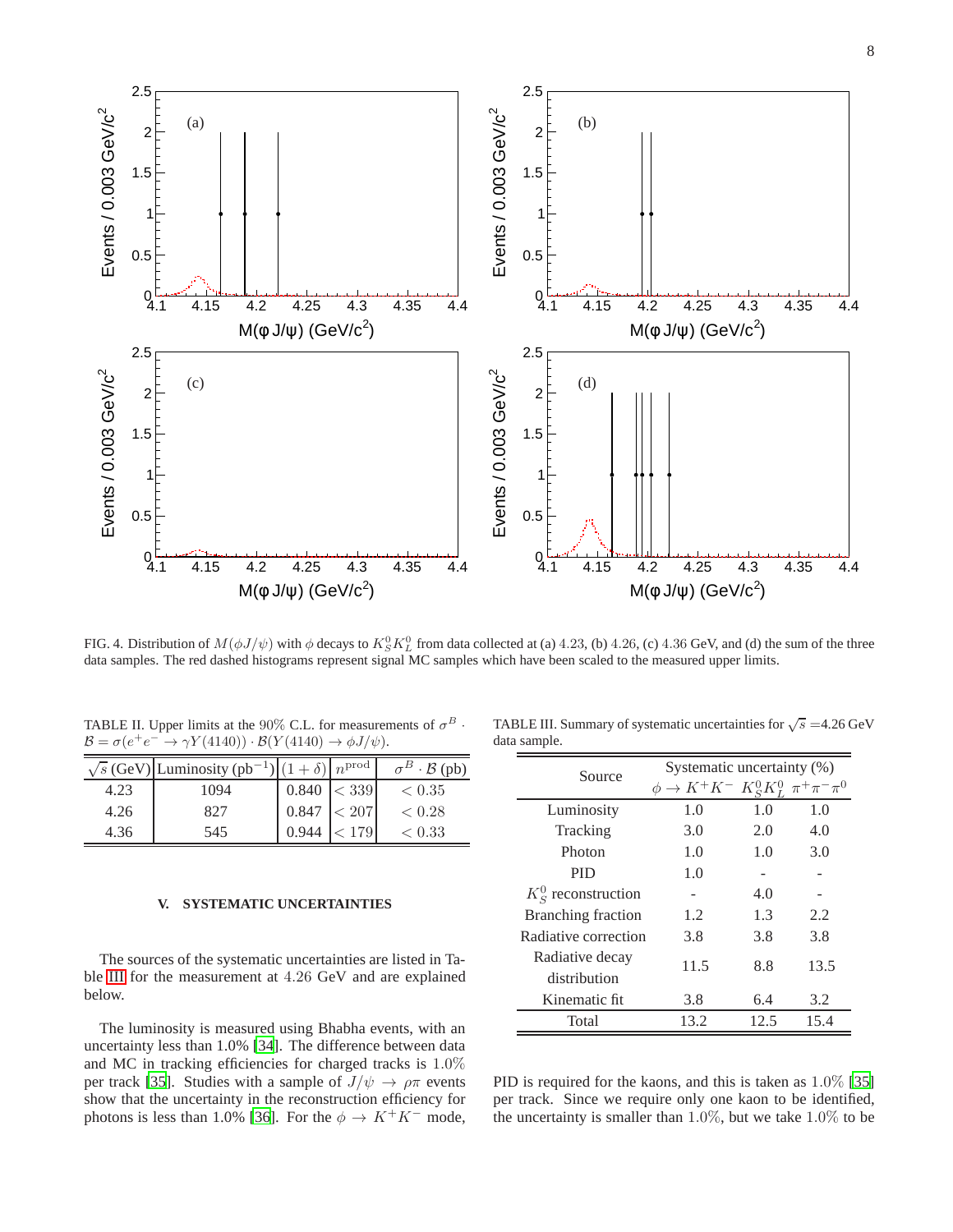

<span id="page-8-0"></span>FIG. 5. Scatter plots for (a) signal MC, (b) data at 4.26 GeV, and the projections along (c)  $M(\ell^+\ell^-)$  and (d)  $M(\pi^+\pi^-\pi^0)$ . The red box shows the applied mass windows of  $\phi$  and  $J/\psi$ . The red dashed histogram shows the MC simulated shape (with arbitrary normalization).



<span id="page-8-1"></span>FIG. 6. Distribution of  $M(\phi J/\psi)$  with  $\phi \to \pi^+\pi^-\pi^0$  at  $\sqrt{s} =$ 4.36 GeV. The red dashed histogram represents the signal MC events scaled to the measured upper limit.

conservative. For the  $K_S^0$  reconstruction, the difference between data and MC simulation is estimated to be 4.0% including tracking efficiencies for two daughter pions from the study of  $J/\psi \rightarrow K^* \bar{K}^0 + c.c.$  [\[37\]](#page-10-33).

The branching fractions for  $\phi \rightarrow K^+K^-$ ,  $K_S^0K_L^0$  and  $\pi^+\pi^-\pi^0$ , and  $J/\psi \rightarrow e^+e^-$  and  $\mu^+\mu^-$  are taken from the PDG [\[22\]](#page-10-19). The uncertainties of the branching fractions are taken as systematic uncertainties, which are 1.2%, 1.3%, and 2.2% for the process with  $\phi \rightarrow K^+K^-$ ,  $K_S^0K_L^0$ , and  $\pi^+\pi^-\pi^0$ , respectively.

The radiative correction factor and detection efficiency are determined under the assumption that the production  $e^+e^- \rightarrow$  $\gamma Y(4140)$  follows the Y (4260) line shape. The Y (4360) line shape [\[22](#page-10-19)] is used as an alternative assumption, and the difference in  $\epsilon \cdot (1 + \delta)$  is taken as a systematic uncertainty. This is 3.3%, 3.8%, and 10.0% for  $\sqrt{s} = 4.23, 4.26,$  and 4.36 GeV, respectively; the value for  $\sqrt{s} = 4.36$  GeV is larger than others, since the line shape changes the biggest at this energy point.

The  $J<sup>P</sup>$  of the  $Y(4140)$  is unknown, and the efficiency is obtained from a MC sample generated uniformly in phase space. In order to estimate the uncertainty due to decay dynamics, the angular distribution of the radiative photon is generated as  $1 + \cos^2 \theta$  and  $1 - \cos^2 \theta$  to determine the difference of efficiency from that of the phase space MC sample. We take the biggest difference as the systematic uncertainty of the ra-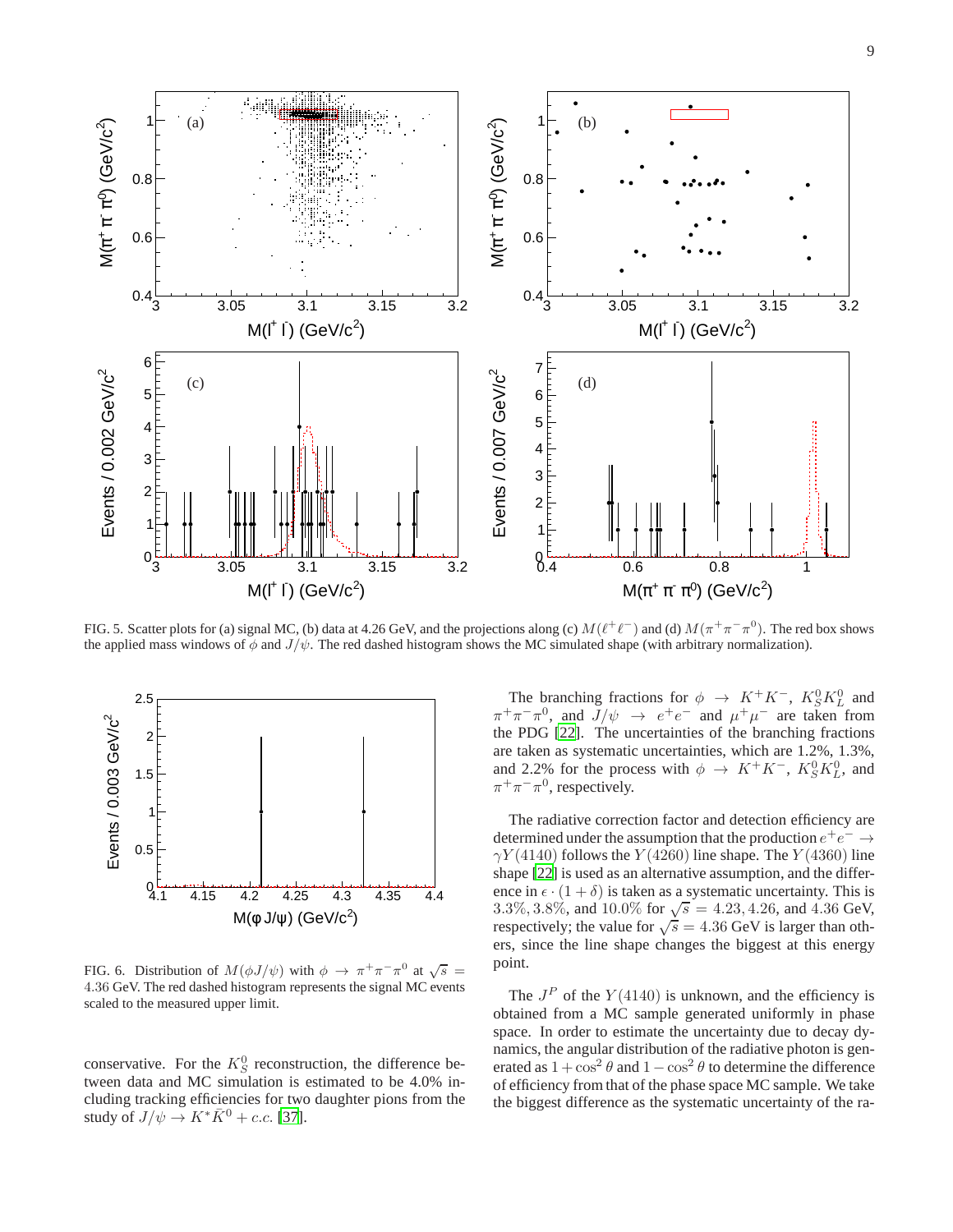

<span id="page-9-1"></span>FIG. 7. Distribution of  $M(\phi J/\psi)$  summed over all  $\phi$  and  $J/\psi$  decay modes at  $\sqrt{s} =$  (a) 4.23, (b) 4.26, (c) 4.36 GeV, and (d) the sum of three data samples. The red dashed histogram represents signal MC events scaled to our measured upper limit. The blue dashed-dot line shows the efficiency distribution.

diative decay distribution, which is 11.5%, 8.8%, and 13.5% for the modes  $\phi \to K^+K^-$ ,  $K_S^0K_L^0$ , and  $\pi^+\pi^-\pi^0$ , respectively.

For the  $J/\psi$ ,  $\phi$ ,  $K_S^0$  and  $\pi^0$  mass windows, the selection is very loose, so the difference between data and MC simulation samples are negligible.

For the uncertainties due to kinematic fitting and vertex fitting, it is hard to find an appropriate control sample to measure them. A correction to the track helix parameters in the MC simulation [\[38\]](#page-10-34) was applied so that the distribution of the MC simulation events is similar to that of the data, and we take half of the difference between the efficiency with and without this correction as the systematic uncertainty. The MC sample with the track helix parameter correction applied is used as the default in this analysis.

Assuming that all sources of systematic uncertainties are independent, the total errors are given by the quadratic sums of all of the above. At 4.26 GeV, the values, which are listed in Table [III,](#page-7-3) are 13.2%, 12.5%, and 15.4%, for the modes  $\phi \rightarrow K^+K^-$ ,  $K_S^0K_L^0$ , and  $\pi^+\pi^-\pi^0$ , respectively. For the

events collected at 4.23 and 4.36 GeV, the only difference is the systematic uncertainty due to  $(1 + \delta)$ , and the total systematic errors are 13.1%, 12.4%, and 15.3% for events at 4.23 GeV, and 16.1%, 15.4%, and 17.9%, for events at 4.36 GeV.

### <span id="page-9-0"></span>**VI. RESULTS AND DISCUSSIONS**

In summary, we search for the  $Y(4140)$  via  $e^+e^- \rightarrow$  $\gamma \phi J/\psi$  at  $\sqrt{s}$  = 4.23, 4.26, and 4.36 GeV and observe no significant  $Y(4140)$  signal in either data sample. The upper limits of the product of cross section and branching fraction  $\sigma[e^+e^- \to \gamma Y(4140)] \cdot \mathcal{B}(Y(4140) \to \phi J/\psi)$  at the 90% C.L. are estimated as 0.35, 0.28, and 0.33 pb at  $\sqrt{s}$  = 4.23, 4.26, and 4.36 GeV, respectively.

These upper limits can be compared with the  $X(3872)$  production rates [\[34](#page-10-30)], which were measured with the same data samples by BESIII. The latter are  $\sigma[e^+e^- \to \gamma X(3872)]$ .  $\mathcal{B}(\vec{X}(3872) \rightarrow \pi^{+}\pi^{-}J/\psi) = [0.27 \pm 0.09(\text{stat})^2 \pm$